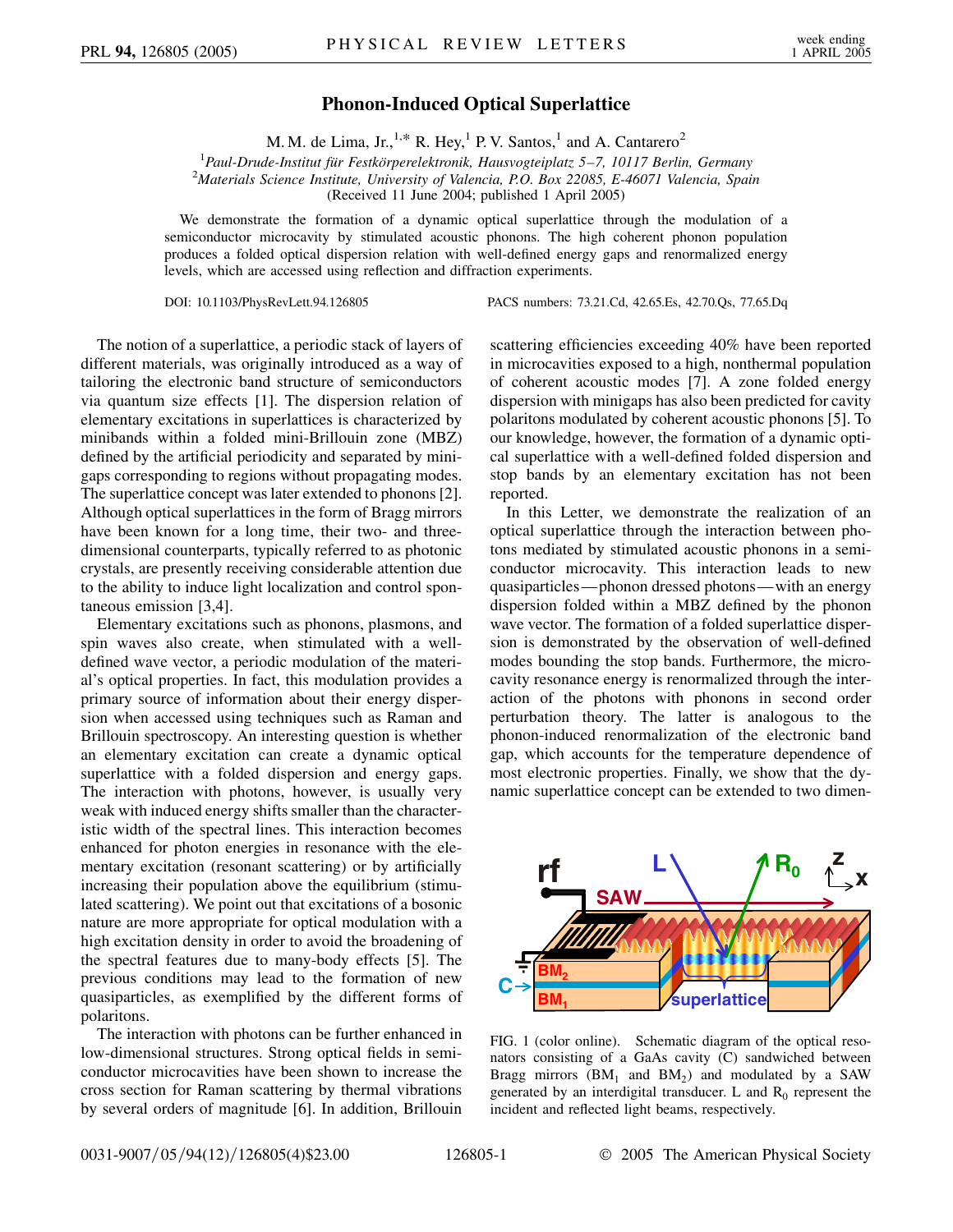sions by interfering acoustic beams propagating along orthogonal directions.

The microcavities investigated here (Fig. 1) consist of a GaAs  $\lambda/2$  optical cavity (C) surrounded by GaAs/AlAs Bragg mirrors  $(BM_1$  and  $BM_2$ ) grown on (001) GaAs by molecular-beam epitaxy. The layer structure (described in detail in Ref. [7]) is modulated by coherent acoustic phonons in the form of Rayleigh surface acoustic waves (SAWs) generated by an interdigital transducer (IDT) oriented along the  $x = [110]$  surface direction. The microcavities display a sharp reflectivity minimum (quality factor  $Q = 1200$ ) within the stop band defined by the BMs when the vertical (i.e., along *z*) component of the wave vector  $k_L$  of the incident light equals  $k_z = \pi/d_{\text{eff}}$ . Here,  $d_{\text{eff}} = n_c d_c$  denotes the optical thickness of the cavity layer with refractive index  $n_c$  and physical thickness *dc*. The SAW periodically changes the optical resonance wavelength  $\lambda$  according to  $\Delta \lambda / \lambda = \Delta d_{\text{eff}} / d_{\text{eff}} =$  $\Delta n_c/n_c + s_{zz}$ , the dominating mechanism being the modulation of the layer thicknesses through the vertical component  $s_{zz}$  of the SAW strain field [7,8].

The dynamic superlattice with period  $\lambda_{SAW}$  is formed through the modulation of the optical resonance along *x*. Its photon dispersion as a function of the *x* component of the light wave vector  $(k<sub>x</sub>)$  was calculated following the procedure described in Ref. [9]. The calculations are based on the solution of Maxwell's equation using a transfer matrix (TM) method. They take into account the acoustooptic modulation of the refractive index and the thickness of each layer by the SAW field but neglect retardation and electro-optic effects. The thin solid curve in Fig. 2 shows the dispersion for a vanishing SAW intensity and corresponds to the folding into the MBZ defined by



FIG. 2 (color online). Calculated light dispersion of the phonon-induced superlattice for  $\lambda_{SAW} = 5.6 \mu m$  and different acoustic power densities  $P_{\ell}^*$ . The thin solid curve indicates the dispersion for  $P^*_{\ell} \rightarrow 0$ . The energy scales are relative to the cavity resonance energy  $\hbar \omega_0 = 1.3535$  eV.

 $|k_x| < k_{SAW}/2$  of the quadratic photon dispersion  $\hbar \omega =$  $\hbar \omega_0$  $\frac{1}{2}$  $1 + [k_x/(n_c k_z)]^2$  $\overline{1}$ of a planar microcavity. Here,  $\hbar \omega_0$ denotes the cavity resonance energy for normal incidence and corresponds to the onset of the dispersion in the absence of a SAW. The additional curves were calculated for different effective linear acoustic power densities  $(P_{\ell}^*)$ , defined as the acoustic power flow per unit length perpendicular to the propagation direction. As  $P^*_{\ell}$  increases, gaps open up in the center  $(k_x = 0)$  and at the boundary  $(|k_x| =$  $k_{SAW}/2$ ) of the MBZ. In addition, the lowest dispersion branch redshifts and becomes essentially flat for high acoustic amplitudes.

The dispersion modes for  $k_x = 0$  were probed by reflectivity measurements under normal incidence  $(R_0)$ . The incident light was focused onto a spot of diameter  $\phi_d$  = 40  $\mu$ m in order to probe several SAW periods. The IDTs were powered using a radio frequency (rf) amplifier capable of delivering up to  $P_{\text{rf}} = 25$  dBm at the resonance frequency of  $f_{SAW} = 540 \text{ MHz}$ . The measured linear power density  $(P_\ell)$  was determined from  $P_{\text{rf}}$  by taking into account the rf coupling losses measured using a spectrum analyzer. All measurements were carried out at room temperature using a modulation technique to correct for eventual temperature-induced energy shifts due to sample heating by the high rf intensities.

Figure 3(a) shows reflectivity spectra recorded under SAWs with wavelengths  $\lambda_{SAW}$  = 5.6 and 2.8  $\mu$ m and different acoustic power densities. The energy scale is relative to the cavity resonance  $\hbar \omega_0 = 1.3535 \text{ eV}$  in the absence of a SAW (thin line). The SAW redshifts the cavity resonance and induces new reflection minima above  $\hbar \omega_0$ , which are attributed to the coupling of the incident light to folded modes at the center of the MBZ. This interpretation is corroborated by the blueshift of the high energy minima as the dimensions of the MBZ increase with decreasing  $\lambda_{\text{SAW}}$ .

In order to analyze further details of the spectra for  $\lambda_{\text{SAW}} = 5.6 \mu \text{m}$  and  $P_{\ell} = 500 \text{ W/m}$  in Fig. 3, we indicate by arrows the positions of the zone center [Fig.  $3(a)$ ] and zone edge [Fig. 3(b)] boundary modes calculated by the TM model for an effective  $P_{\ell}^* = 2000 \text{ W/m}$ . We found that it is necessary to use  $P_{\ell}^* = 4P_{\ell}$  (corresponding to a scaling factor of 2 of the acoustic amplitudes) in order to achieve quantitative agreement between the calculations and the experiments, thus indicating that the effective modulation is larger than the one predicted. This discrepancy is attributed to the approximations used in the TM model or to a possible underestimation of elasto-optical coefficients for the acoustic power levels used here. This behavior, which has also been recently reported for AlGaN films [10], is presently under investigation. We note, however, that it does not undermine the experimental observation of the modes bounding the minigaps in the dispersion of the optical superlattice.

The minimum at  $h(\omega - \omega_0) \approx 2$  meV in Fig. 3(a) is assigned to the excitation of the third zone center mode in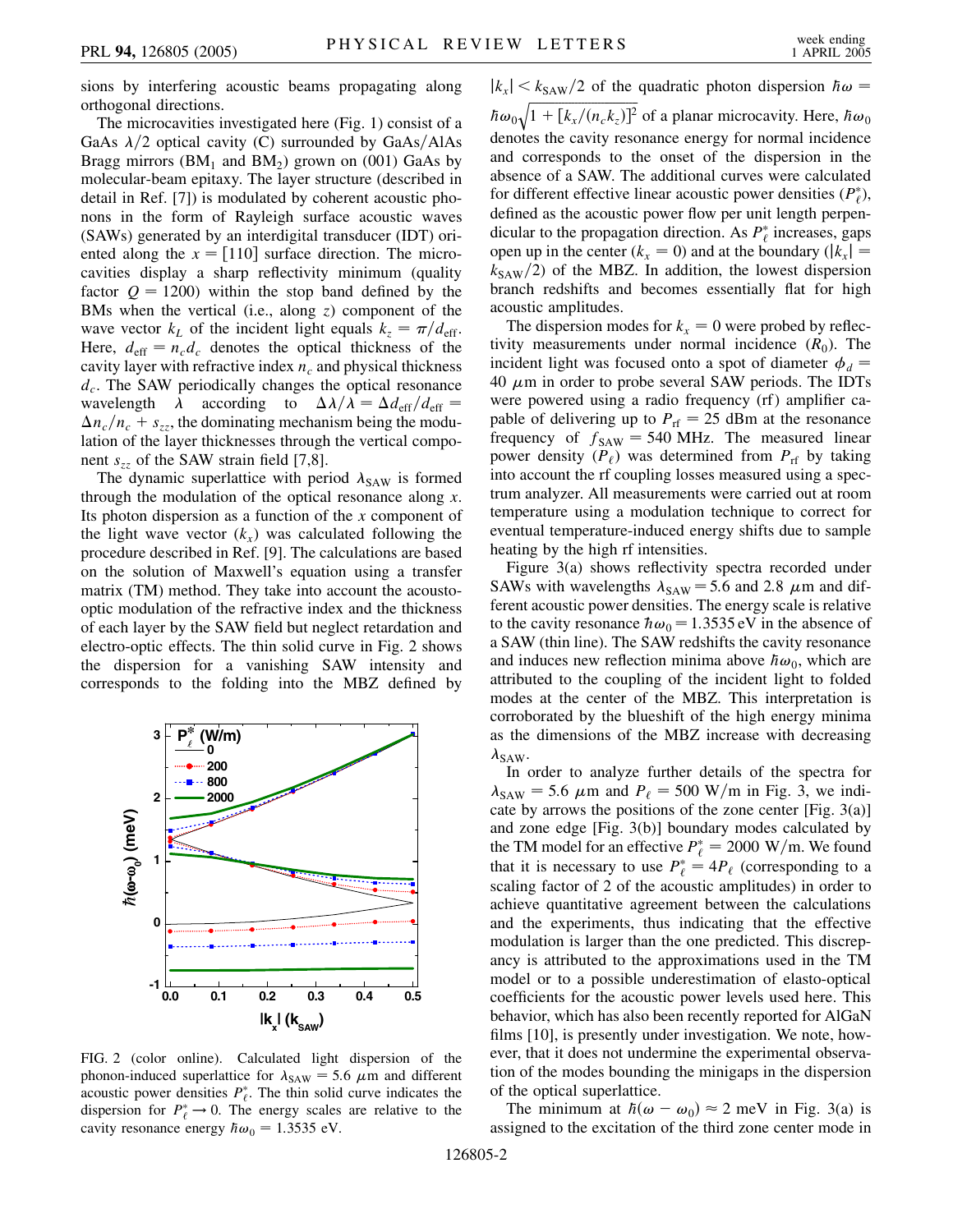

FIG. 3 (color online). (a) Normal incidence reflectivity  $(R_0)$  of the cavity structures in the absence of a SAW (thin line) and under SAWs with wavelengths  $\lambda_{SAW} = 5.6$  ( $P_\ell = 500$  W/m, thick line) and 2.8  $\mu$ m (dotted line). (b) First order diffraction intensity  $R_1$  from a dynamic superlattice induced by SAWs with  $\lambda_{SAW}$  = 5.6  $\mu$ m and  $P_{\ell}$  = 24, 160, 310, and 500 W/m. The experimental configurations are shown in the insets, where *L* indicates the incoming light beam with wave vector  $k<sub>L</sub>$  while  $k<sub>0</sub>$ and  $k_1$  denote the wave vectors of the reflected and diffracted modes, respectively.  $k_{SAW}$  represents the acoustic wave vector. The arrows in (a) and (b) indicate the energies of the modes for  $k_x = 0$  and  $k_x = k_{SAW}/2$ , respectively, calculated for  $\lambda_{SAW} =$ 5.6  $\mu$ m and  $P_{\ell}^* = 2000 \text{ W/m}.$ 

Fig. 2. The second zone center mode, in contrast, causes only a very small reflectivity bump. The large difference in reflectivity for the two modes arises from the different phases  $\chi_x$  between the light electric field and the SAWinduced modulation of the optical thickness along *x* [11,12]. The latter are in phase (i.e.,  $\chi_x = 0$ ) for the third mode, thus ensuring a strong coupling to the incident light beam. For the second mode,  $\chi_x = 90^\circ$  and the coupling vanishes.

The modes bounding the first stop band at the edge of the MBZ were accessed by illuminating the samples at the Bragg angle  $\theta_B = \tan^{-1}[k_{SAW}/(2k_0)]$  using the configuration displayed in the inset of Fig. 3(b) and measuring the intensity of the backscattered first order diffraction beam  $(R<sub>1</sub>)$ . Results for different acoustic powers are summarized in Fig. 3(b). The spectra for  $P_{\ell}$  < 100 W/m are characterized by a single line, which appears only when the SAW is switched on. The stop band width under these conditions is narrower than the characteristic width of the spectral lines. For  $P_\ell > 100 \text{ W/m}$ , two lines appear with a splitting  $\Delta \hbar \omega_1$  proportional to the square root of  $P_\ell$  [filled squares in Fig. 4(a)]. The two lines are attributed to the excitation of the two phonon dressed photon modes bounding the stop band at the edge of the MBZ. Their positions for  $P_\ell$  = 500 W/m (thick line) agree well with the energies of the boundary modes calculated using the TM model (arrows).

The observation of a folded dispersion with well-defined modes bounding the stop bands clearly demonstrates a strong photon-photon interaction under high acoustic excitation in the dynamic superlattice. We note that other than in a phonon polariton, the phonons in the present case are not resonant with the photons. They act rather as mediators of the coupling between resonant photons in a situation analogous to the role played by phonons in the electron-electron coupling leading to BCS superconductivity.

The dynamic character of the optical superlattice provides the unique opportunity of following the formation of the stop bands with increasing SAW power. We concentrate here on the high symmetry photon states  $|l'_j\rangle$  in the center (*j* even) and at the boundary (*j* odd) of the MBZ, which can be written as a superposition of plane waves  $|l_i\rangle$ with  $k_x = jk_{SAW}/2$ . The energy splitting leading to the stop bands arises from the first order coupling between the  $|l_{\pm j}\rangle$ ,  $j \neq 0$  modes with wave vectors differing by a multiple of  $k_{SAW}$ . If the acoustic modulation of the BMs is neglected, the photon-phonon interaction Hamiltonian can be written as  $\Delta E_c = -\hbar \omega_0 \Delta d_{\text{eff}}/d_{\text{eff}} \cos(k_{\text{SAW}} x)$  and the ratio between the width  $h \Delta \omega_1$  and the average energy gap  $\hbar \omega_1$  of the first zone boundary gap becomes  $\Delta \omega_1 / \omega_1 \approx$  $\Delta d_{\text{eff}}/d_{\text{eff}}$  [12]. Using the  $\Delta d_{\text{eff}}/d_{\text{eff}} = 0.55 \times$  $10^{-3} \sqrt{P_{\ell}/P_{\ell,0}}$  $\overline{\phantom{a}}$ with  $P_{\ell,0} = 200 \text{ W/m}$  determined from



FIG. 4 (color online). (a) Width  $\Delta \hbar \omega_1$  of the first zone boundary stop band (squares) and (b) redshift  $\delta h \omega_0$  of the cavity resonance (dots) as a function of the acoustic power density. Open symbols (upper scale) and filled symbols (lower scale) are calculated and measured values, respectively. The solid lines represent the expected behavior using the analytical model described in the text.